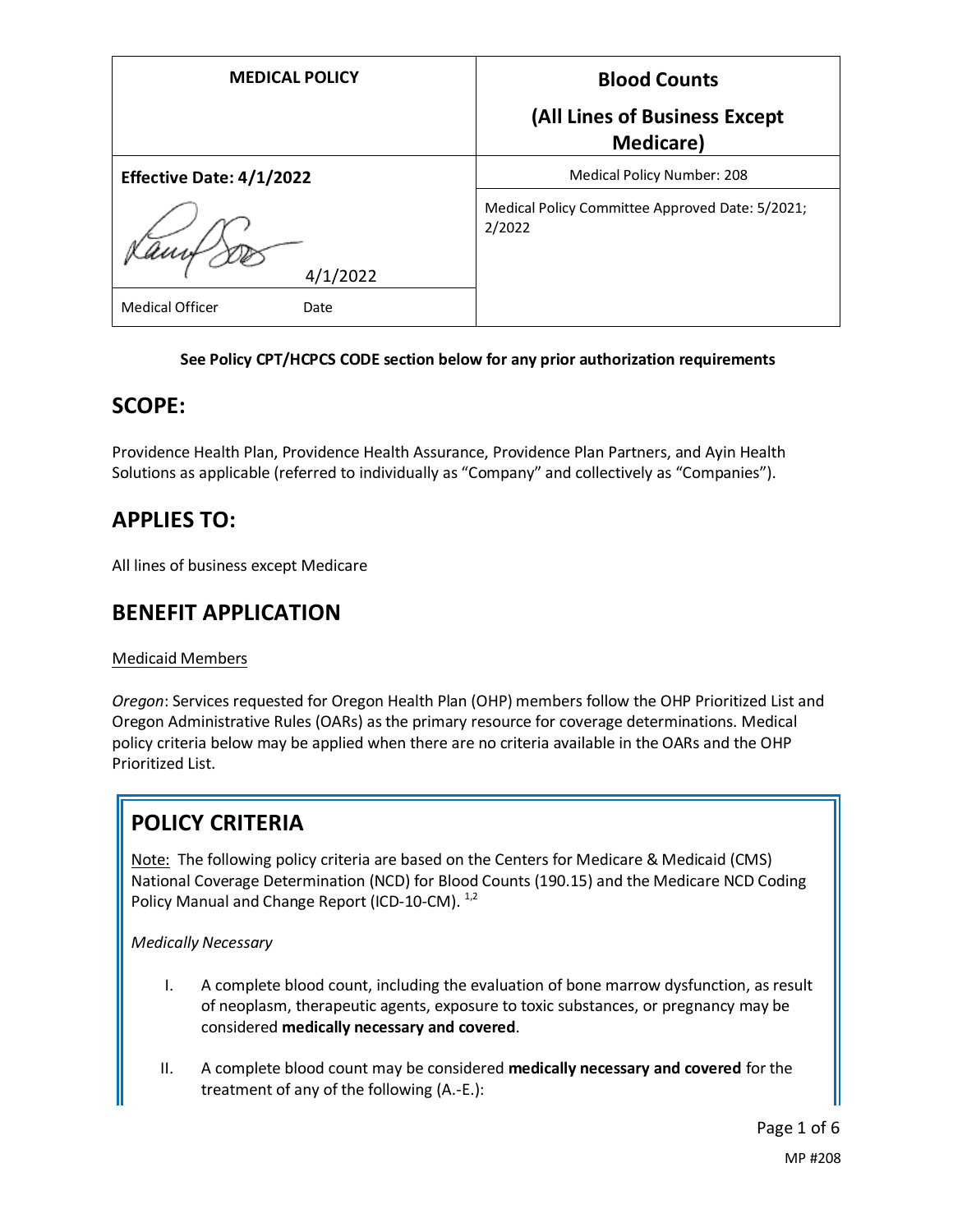- A. Peripheral destruction of blood cells; **or**
- B. Suspected bone marrow failure; **or**
- C. Bone marrow infiltrates; **or**
- D. Suspected myeloproliferative, myelodysplastics, or lymphoproliferative processes; **or**
- E. Immune disorders.
- III. A hemogram or complete blood count related to red cell parameters of the hemogram, including signs, symptoms, test results, illness or disease that can be associated with anemia or other red blood cell disorder (se[e Policy Guidelines\)](#page-2-0) may be considered **medically necessary and covered**.
- IV. A hemogram or complete blood count related to red cell parameters of the hemogram, including signs, symptoms, test results, illness or disease that can be associated with polycythemia (see [Policy Guidelines\)](#page-2-1) may be considered **medically necessary and covered.**
- V. A complete blood count with differential count related to the white blood cell, including signs, symptoms, test results, illness or disease associated with leukemia, infections of inflammatory processes, suspected bone marrow failure or bone marrow infiltrate, suspected myeloproliferative, myelodysplastic or lymphoproliferative disorder, use of drugs that may cause leukopenia, and immune disorders (se[e Policy Guidelines\)](#page-3-0) may be considered **medically necessary and covered.**
- VI. A complete blood count related to the platelet count, including signs, symptoms, test results, illness or disease associated with increased or decreased platelet production and destruction, or platelet dysfunction (se[e Policy Guidelines\)](#page-3-1) may be considered **medically necessary and covered.**
- VII. A hemogram or complete blood count related to red cell parameters may be considered **medically necessary and covered** for the treatment of any of the following (A.-E.):
	- A. Thalassemia; **or**
	- B. Suspected hemoglobinopathy; **or**
	- C. Lead poisoning; **or**
	- D. Arsenic poisoning; **or**
	- E. Spherocytosis.
- VIII. A complete blood count with differential count related to the white blood cells may be considered **medically necessary and covered** for the treatment of either of the following (A.-B.):
	- A. Storage diseases/ mucopolysaccharidoses; **or**
	- B. Patient uses drugs that cause leukocytosis such as G-CSF or GM-CSF.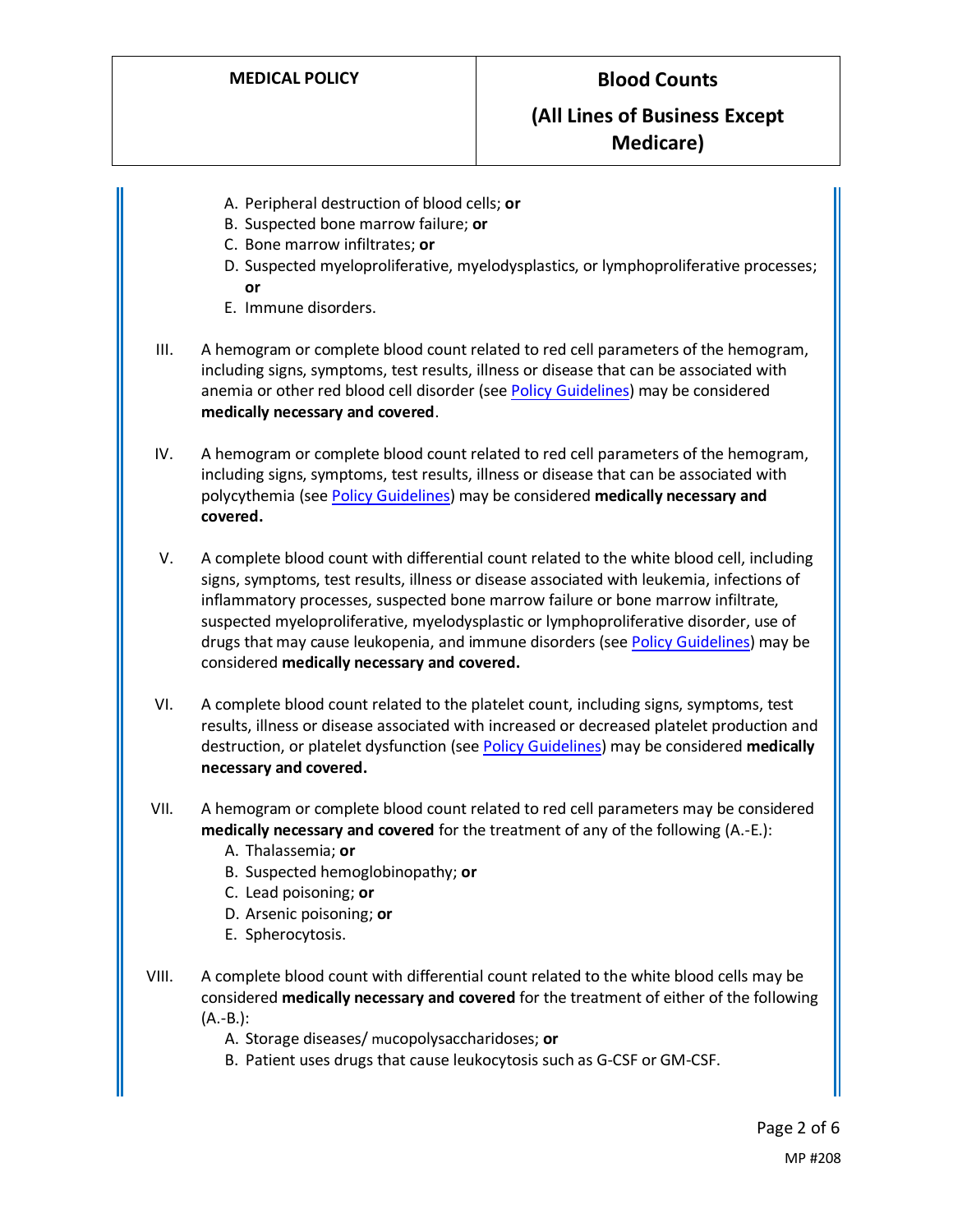#### **(All Lines of Business Except Medicare)**

- IX. A complete blood count related to platelet count may be considered **medically necessary and covered** for the treatment of either of the following (A.-B.):
	- A. May-Hegglin syndrome; **or**
	- B. Wiskott-Aldrich syndrome.
- X. Repeat complete blood count testing may be **considered medically necessary and covered** for any of the following (A.-C.):
	- A. The initial test shows abnormal results; **or**
	- B. There is a change in the patient's clinical condition; **or**
	- C. Patient has a condition where there is a continued risk for the development of hematologic abnormality.
- XI. Repeat complete blood count testing is considered not medically necessary and not covered when criterion X. is not met.

*Not Medically Necessary*

- XII. Testing of patients who are asymptomatic, or who do not have a condition that could be expected to result in a hematological abnormality, is screening and is considered **not medically necessary and not covered**.
- XIII. In circumstances where it is appropriate to perform only a hemoglobin or hematocrit to assess the oxygen carrying capacity of the blood, the remaining components of the complete blood count are considered **not medically necessary and not covered**.

Link to Policy Summary

## **POLICY GUIDELINES**

- <span id="page-2-0"></span>• *Examples of illness or disease that can be associated with anemia or other red blood cell disorders may include*: pallor, weakness, fatigue, weight loss, bleeding, acute injury associated with blood loss or suspected blood loss, abnormal menstrual bleeding, hematuria, hematemesis, hematochezia, positive fecal occult blood test, malnutrition, vitamin deficiency, malabsorption, neuropathy, known malignancy, presence of acute or chronic disease that may have associated anemia, coagulation or hemostatic disorders, postural dizziness, syncope, abdominal pain, change in bowel habits, chronic marrow hypoplasia or decreased RBC production, tachycardia, systolic heart murmur, congestive heart failure, dyspnea, angina, nailbed deformities, growth retardation, jaundice, hepatomegaly, splenomegaly, lymphadenopathy, ulcers on the lower extremities.
- <span id="page-2-1"></span>• *Examples of illness or disease that can be associated with polycythemia may include*: fever, chills, ruddy skin, conjunctival redness, cough, wheezing, cyanosis, clubbing of the fingers,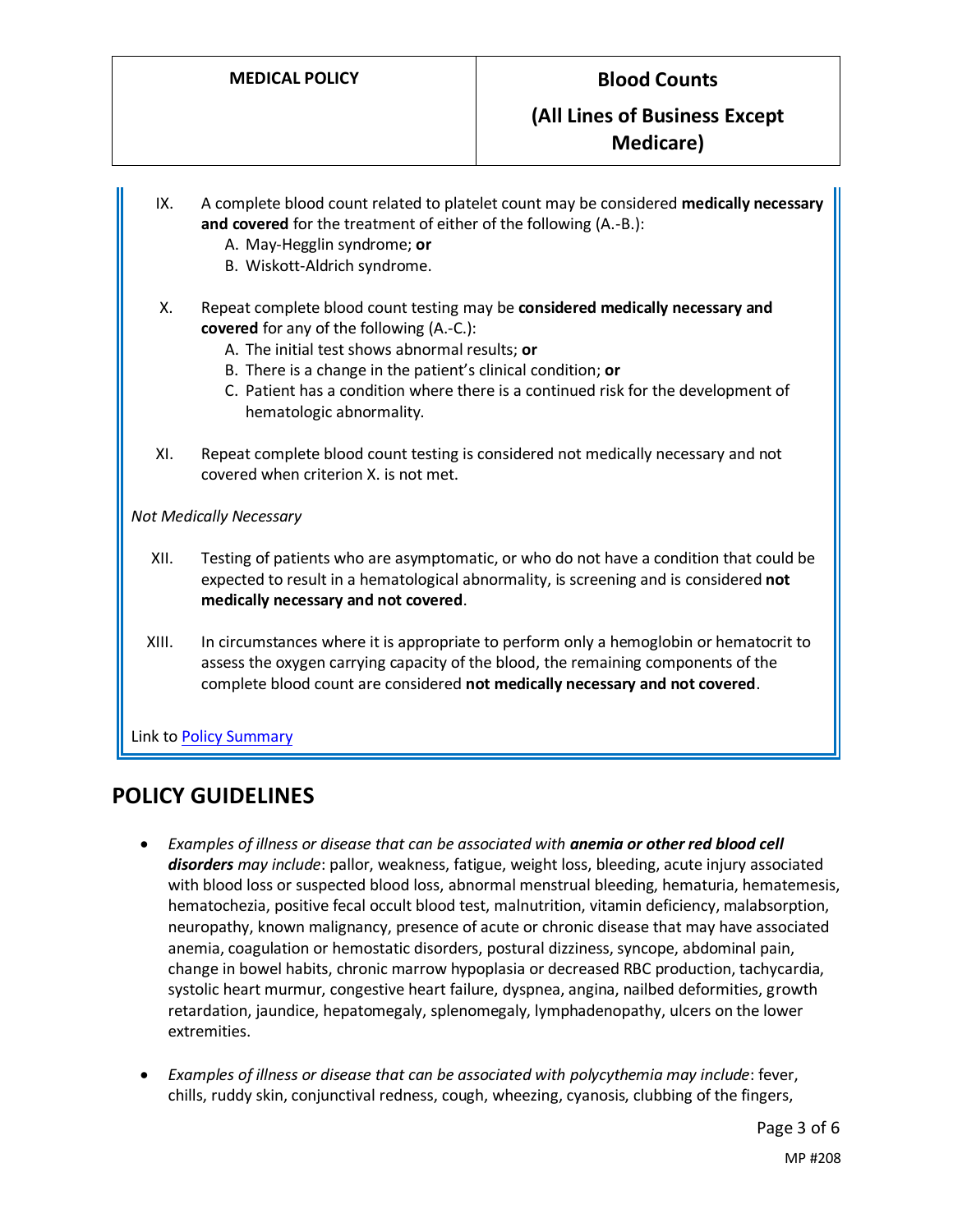orthopnea, heart murmur, headache, vague cognitive changes including memory changes, sleep apnea, weakness, pruritus, dizziness, excessive sweating, visual symptoms, weight loss, massive obesity, gastrointestinal bleeding, paresthesias, dyspnea, joint symptoms, epigastric distress, pain and erythema of the fingers or toes, venous or arterial thrombosis, thromboembolism, myocardial infarction, stroke, transient ischemic attacks, congenital heart disease, chronic obstructive pulmonary disease, increased erythropoietin production associated with neoplastic, renal or hepatic disorders, androgen or diuretic use, splenomegaly, hepatomegaly, diastolic hypertension.

- <span id="page-3-0"></span>• *Examples of illness or disease associated with leukemia, infections of inflammatory processes, suspected bone marrow failure or bone marrow infiltrate, suspected myeloproliferative, myelodysplastic or lymphoproliferative disorder, use of drugs that may cause leukopenia, and immune disorders may include:* fever, chills, sweats, shock, fatigue, malaise, tachycardia, tachypnea, heart murmur, seizures, alterations of consciousness, meningismus, pain such as headache, abdominal pain, arthralgia, odynophagia, or dysuria, redness or swelling of skin, soft tissue bone, or joint, ulcers of the skin or mucous membranes, gangrene, mucous membrane discharge, bleeding, thrombosis, respiratory failure, pulmonary infiltrate, jaundice, diarrhea, vomiting, hepatomegaly, splenomegaly, lymphadenopathy, opportunistic infection such as oral candidiasis.
- <span id="page-3-1"></span>• *Examples of illness or disease associated with increased or decreased platelet production and destruction, or platelet dysfunction may include:* gastrointestinal bleeding, genitourinary tract bleeding, bilateral epistaxis, thrombosis, ecchymosis, purpura, jaundice, petechiae, fever, heparin therapy, suspected DIC, shock, pre-eclampsia, neonate with maternal ITP, massive transfusion, recent platelet transfusion, cardiopulmonary bypass, hemolytic uremic syndrome, renal diseases, lymphadenopathy, hepatomegaly, splenomegaly, hypersplenism, neurologic abnormalities, viral or other infection, myeloproliferative, myelodysplastic, or lymphoproliferative disorder, thrombosis, exposure to toxic agents, excessive alcohol ingestion, autoimmune disorders (SLE, RA and other).

# **BILLING GUIDELINES**

- The CPT/HCPCS codes below are not covered when billed with one of the ICD-10 codes included in the most recent "Medicare National Coverage Determinations (NCD) Coding Policy Manual and Change Report (ICD-10-CM)," available for download at "[Lab NCDs](https://www.cms.gov/Medicare/Coverage/CoverageGenInfo/LabNCDsICD10) – ICD-10."<sup>2</sup> Please see the coding policy manual for a complete list of diagnosis codes.
- When a blood count is performed for an end-stage renal disease (ESRD) patient, and is billed outside the ESRD rate, documentation of the medical necessity for the blood count must be submitted with the claim.
- If repeat testing is performed, a more descriptive diagnosis code (e.g., anemia) should be reported to support medical necessity.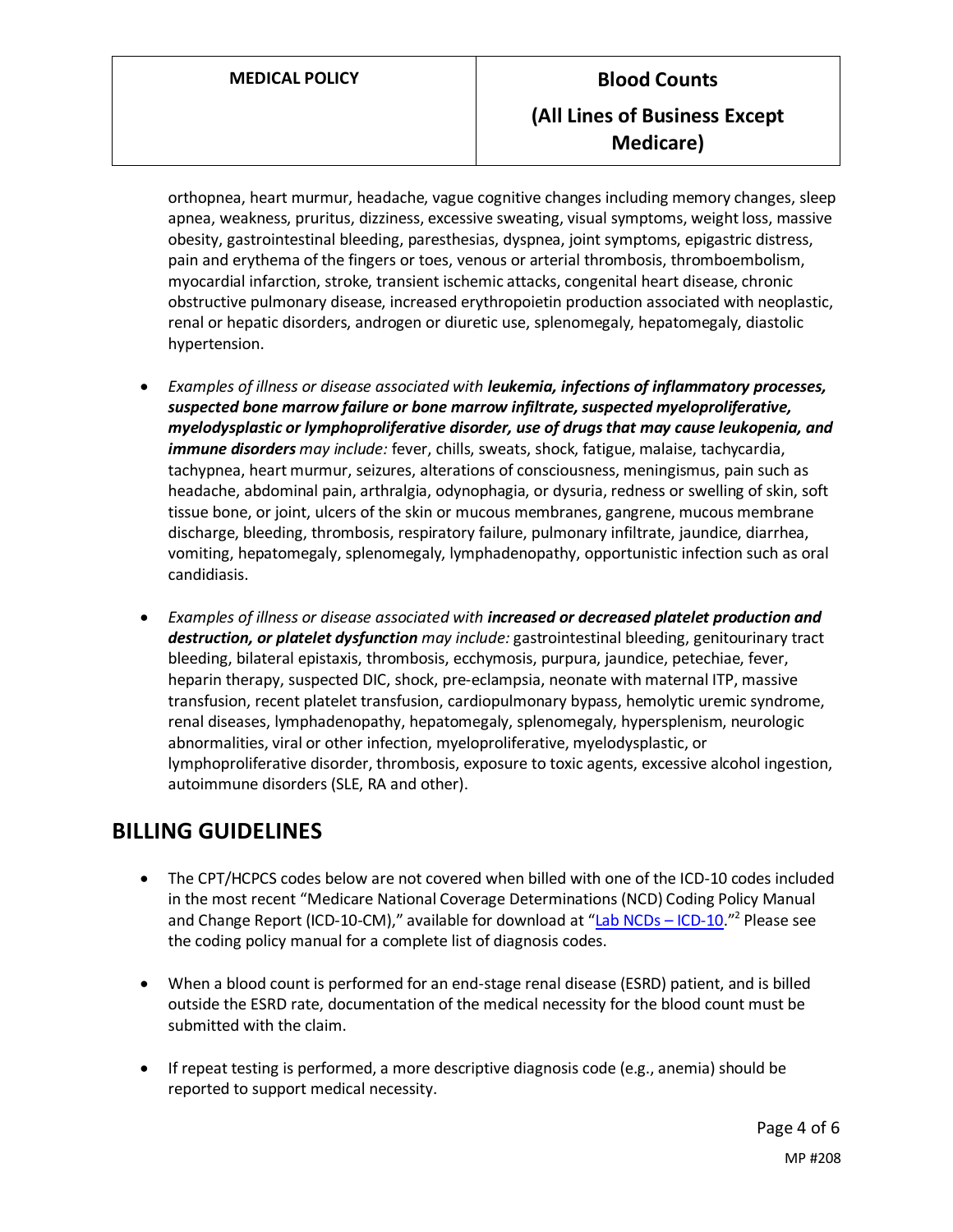## **CPT/HCPCS CODES**

| <b>All Lines of Business Except Medicare</b> |                                                                                                                        |
|----------------------------------------------|------------------------------------------------------------------------------------------------------------------------|
| No Prior Authorization Required              |                                                                                                                        |
| 85004                                        | Blood count, automated differential white blood cell (WBC) count                                                       |
| 85007                                        | Blood count; blood smear, microscopic examination with manual differential WBC count                                   |
| 85008                                        | Blood count; blood smear, microscopic examination without manual differential WBC<br>count                             |
| 85013                                        | Blood count, Spun microhematocrit                                                                                      |
| 85014                                        | Blood count, hematocrit (Hct)                                                                                          |
| 85018                                        | Blood count, Hemoglobin                                                                                                |
| 85025                                        | Blood count, complete (CBC), automated (Hgb, Hct, RBC, WBC and platelet count) and<br>automated differential WBC count |
| 85027                                        | Blood count, complete (CBC), automated (Hgb, Hct, RBC, WBC and platelet count)                                         |
| 85032                                        | Blood count; manual cell count (erythrocyte, leukocyte, platelet) each                                                 |
| 85048                                        | Blood count, leukocyte (WBC), automated                                                                                |
| 85049                                        | Blood count; platelet, automated                                                                                       |

## **DESCRIPTION**

Blood counts are used to evaluate and diagnose diseases relating to abnormalities of the blood or bone marrow. These include primary disorders such as anemia, leukemia, polycythemia, thrombocytosis and thrombocytopenia. Many other conditions secondarily affect the blood or bone marrow, including reaction to inflammation and infections, coagulopathies, neoplasms and exposure to toxic substances. Many treatments and therapies affect the blood or bone marrow, and blood counts may be used to monitor treatment effects.

The complete blood count (CBC) includes a hemogram and differential white blood count (WBC). The hemogram includes enumeration of red blood cells, white blood cells, and platelets, as well as the determination of hemoglobin, hematocrit, and indices.

The symptoms of hematological disorders are often nonspecific, and are commonly encountered in patients who may or may not prove to have a disorder of the blood or bone marrow. Furthermore, many medical conditions that are not primarily due to abnormalities of blood or bone marrow may have hematological manifestations that result from the disease or its treatment. As a result, the CBC is one of the most commonly indicated laboratory tests.

Inpatients with possible hematological abnormalities, it may be necessary to determine the hemoglobin and hematocrit, to calculate the red cell indices, and to measure the concentration of white blood cells and platelets. These measurements are usually performed on a multichannel analyzer that measures all